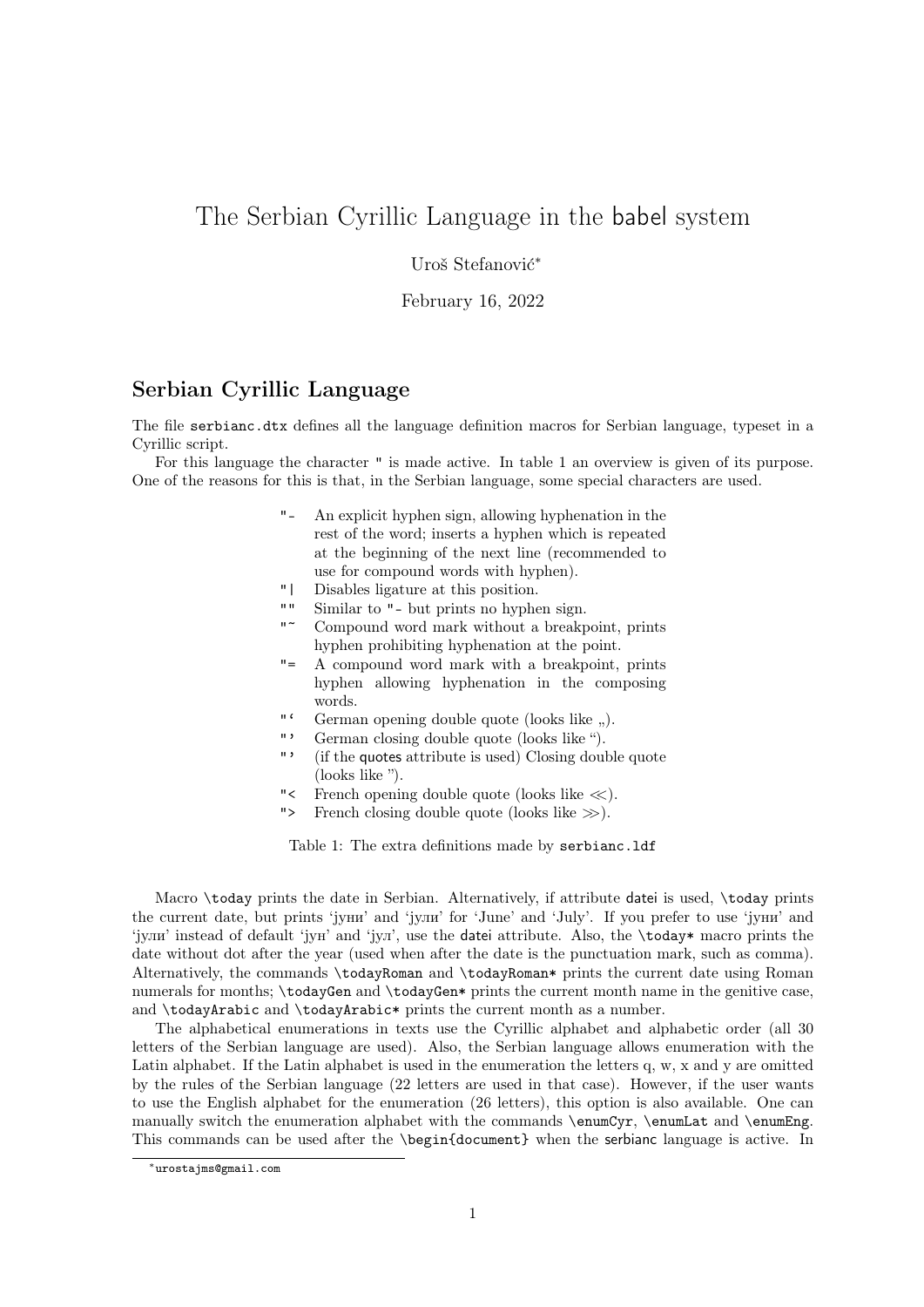principle, enumerations are a matter for class and style designers but the same can be said also about things, other than enumerations, such as names of sections and bibliography lists.

Apart from defining shorthands, we need to make sure that the first paragraph of each section is indented. Furthermore, the following new math operators are defined:  $\sh, \ch, \te, \ctg, \arctg,$ \arcctg, \th, \cth, \arsh, \arch, \arth, \arcth, \cosec, \Prob, \Expect, \Variance, \arcsec, \arccosec, \sech, \cosech, \arsech, \arcosech, \NZD, \nzd, \NZS, \nzs. Cyrillic letters in math mode can be typed with the aid of text commands such as \textbf, \textsf, \textit, \texttt, e.t.c.

By default, ekavian spelling is enabled. Ijekavian spelling can be enabled by setting the attribute to ijekav. To set an attribute, put the \languageattribute macro within a document preamble after babel, for example,

```
\usepackage[english,serbianc]{babel}
\languageattribute{serbianc}{ijekav}
```
Setting the ijekav attribute changes the built-in strings (caption names). For example, the part will be entitled as 'Део' by default and as 'Дио' if the Serbianc language attribute is set to ijekav. Same result can be achieved using a modifier as follows:

```
\usepackage[english,serbianc.ijekav]{babel}
```
Using a modifier in a package option is often better. A modifier is set after the language name, and is prefixed with a dot (only when the language is set as package option — neither global options nor the main key accept them). Also, it's possible to use more than one attribute:

```
\usepackage[english,serbianc.ijekav.datei.quotes]{babel}
```
The file serbianc.ldf is designed to work both with legacy non-unicode (8-bit) and new Unicode encodings of the source document files (input encodings) and of the font files (font encodings). This is achieved by excluding (bypassing) the  $\c{yr...}$  macros, which map every letter in a source file with given input encoding to a corresponding code point in a font file with a given font encoding when running modern engines, such as LuaLAT<sub>EX</sub> or XeLAT<sub>EX</sub>, in native Unicode mode instead of legacy engines, such as  $LAT$ <sub>F</sub>X or PDFL<sup> $AT$ </sup>F<sub>N</sub>, or Unicode engines in a compatibility (8-bit) mode.

For LuaLATEX or XeLATEX one needs to load the fontspec package. The following example shows how to load Computer Modern Unicode (CMU) fonts (which is a part of all modern LATEX distributions), and also to get correct italic shape of the letters  $6, r, \pi, \pi$  and  $\tau$  for Serbian language:

```
\usepackage{fontspec}
\defaultfontfeatures{Ligatures={TeX},Language=Serbian,Script=Cyrillic}
\setmainfont{CMU Serif}
\setsansfont{CMU Sans Serif}
\setmonofont{CMU Typewriter Text}
\usepackage[english,serbianc]{babel}
```
## The code

The macro \LdfInit takes care of preventing this file from loading more than once, checking the category code of the @ sign, etc.

1 ⟨∗code⟩

2 \LdfInit{serbianc}{captionsserbianc}

First, we check if LuaLATEX or XeLATEX is running. If it is, we set the boolean key \if@srbc@uni@ode to true. It will be used to eliminate \cyr... commands, which were introduced in LAT<sub>EX</sub>2e to handle various Cyrillic input encodings. With the introduction of Unicode, LAT<sub>EX</sub> is moving to universal input encoding, so we consider these  $\zeta$ r... commands obsolete. However, they are still preserved for backward compatibility in case LAT<sub>EX</sub> or PDFLAT<sub>EX</sub> are running.

```
3 \ifdefined\if@srbc@uni@ode
```

```
4 \PackageError{babel}{if@srbc@uni@ode already defined.}
```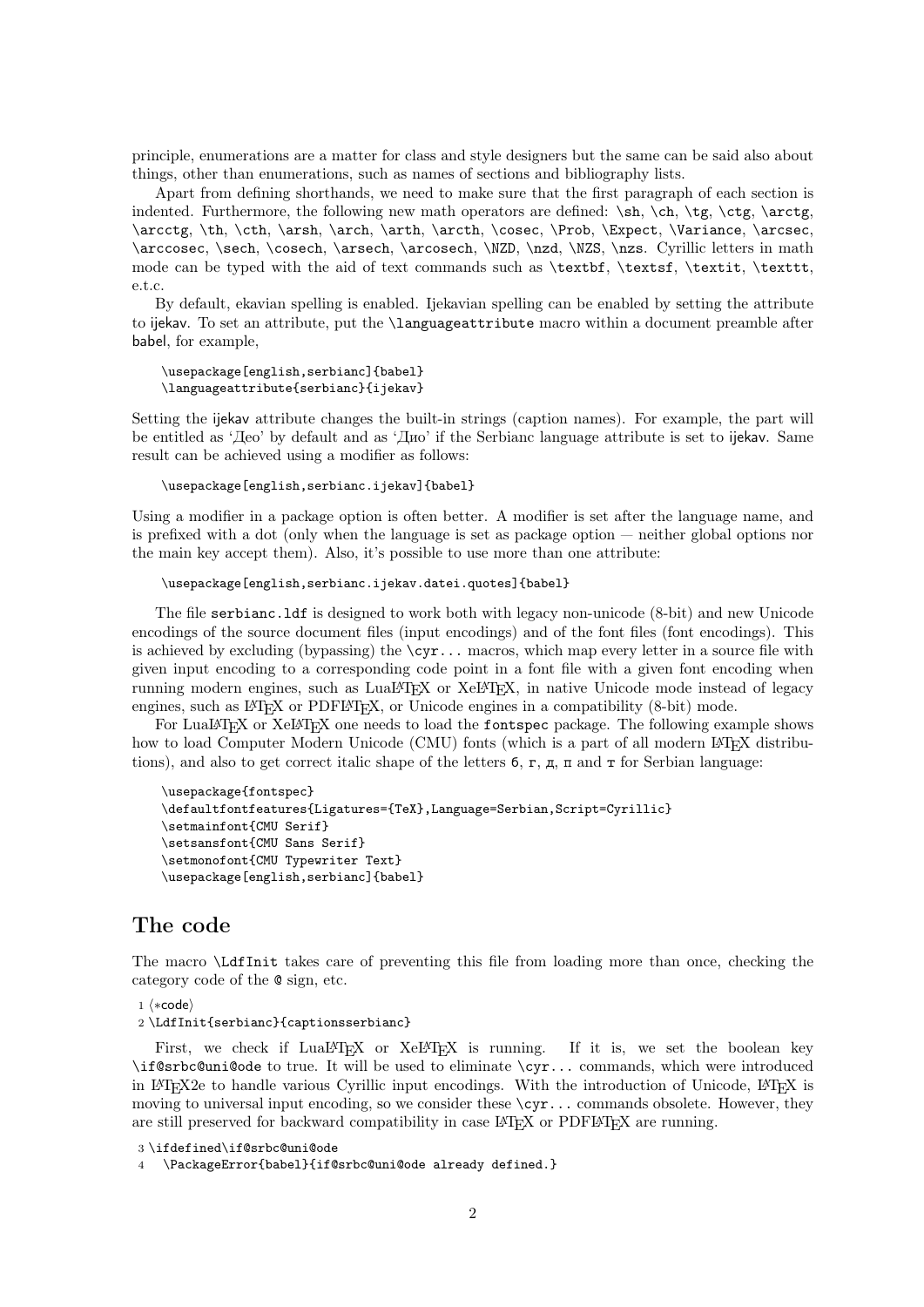```
5 \relax
6 \setminus fi7 \newif\if@srbc@uni@ode
8 \ifdefined\luatexversion \@srbc@uni@odetrue \else
9 \ifdefined\XeTeXrevision \@srbc@uni@odetrue \fi\fi
```
Check if hyphenation patterns for the Serbianc language have been loaded in language.dat. Namely, we check for the existence of  $\lambda$ 1@serbianc. If it is not defined, we declare Serbianc as dialect for the default language number 0, which is almost certainly English.

```
10 \ifx\l@serbianc\@undefined
```

```
11 \@nopatterns{Serbianc}
12 \adddialect\l@serbianc0
```
 $13$  \fi

There is a limited list of encodings appropriate for Serbian Cyrillic text. We will look at which one of them is declared and keep its name in the macro \cyrillicencoding. The correct 7-bit Cyrillic encoding is OT2. The correct 8-bit Cyrillic encodings are T2A (default for 8-bit compilers) and X2. The correct utf8 encodings are TU (default for XeL<sup>AT</sup>EX and LuaL<sup>AT</sup>EX), EU1 (obsolete, formerly used for  $XeLATFX$ ), EU2 (obsolete, formerly used for  $LuaLATFX$ ).

In 8-bit (LATEX) mode, the user may choose a different non-unicode Cyrillic encoding—X2 or OT2. If one wants to use another font encoding rather than default (T2A), he or she has to load the corresponding file before babel.sty.

Remember that, for the Serbian language, the T2A encoding is better than X2, because X2 does not contain Latin letters, and users should pay attention and switch the language every time they want to type a Latin word inside a Serbian phrase or vice versa.

We parse the **\cdp@list** containing encodings known to L<sup>A</sup>T<sub>E</sub>X in the order in which they have been loaded by the time babel is called. We set the \cyrillicencoding to the last loaded encoding in the list of supported Cyrillic encodings: OT2, X2, T2A. In Unicode mode, \cyrillicencoding is set to TU by fontspec. Nevertheless, here we provide similar definitions; 8-bit encodings are kept for Unicode compilers (LuaL<sup>AT</sup>EX and XeL<sup>T</sup>EX) since they can run in compatibility (8-bit) mode.

```
14 \def\@setcyrillicencoding{%
```

```
15 \def\sce@a##1##2{%
16 \qquad \text{see@b{##1}}17 \edef\sce@c{##2}%
18 \ifx\sce@b\sce@c
19 \let\cyrillicencoding\sce@c
20 \quad \text{Y} i \}%
21 \def\cdp@elt##1##2##3##4{%
22 \sce@a{##1}{OT2}%
23 \sce@a{##1}{X2}%
24 \sce@a{##1}{T2A}%
25 \if@srbc@uni@ode
26 \sce@a{##1}{TU}%
27 \{f_i\}%
28 \cdp@list
2930 \ifx\cyrillicencoding\undefined
31 \@setcyrillicencoding
32 \text{ t}33 \@onlypreamble\@setcyrillicencoding
34 \@onlypreamble\sce@a
35 \@onlypreamble\sce@b
36 \@onlypreamble\sce@c
37 \ifx\cyrillicencoding\undefined
38 \if@srbc@uni@ode
39 \edef\cyrillicencoding{TU}
40 \sqrt{25}41 \edef\cyrillicencoding{T2A}
42 \fi
```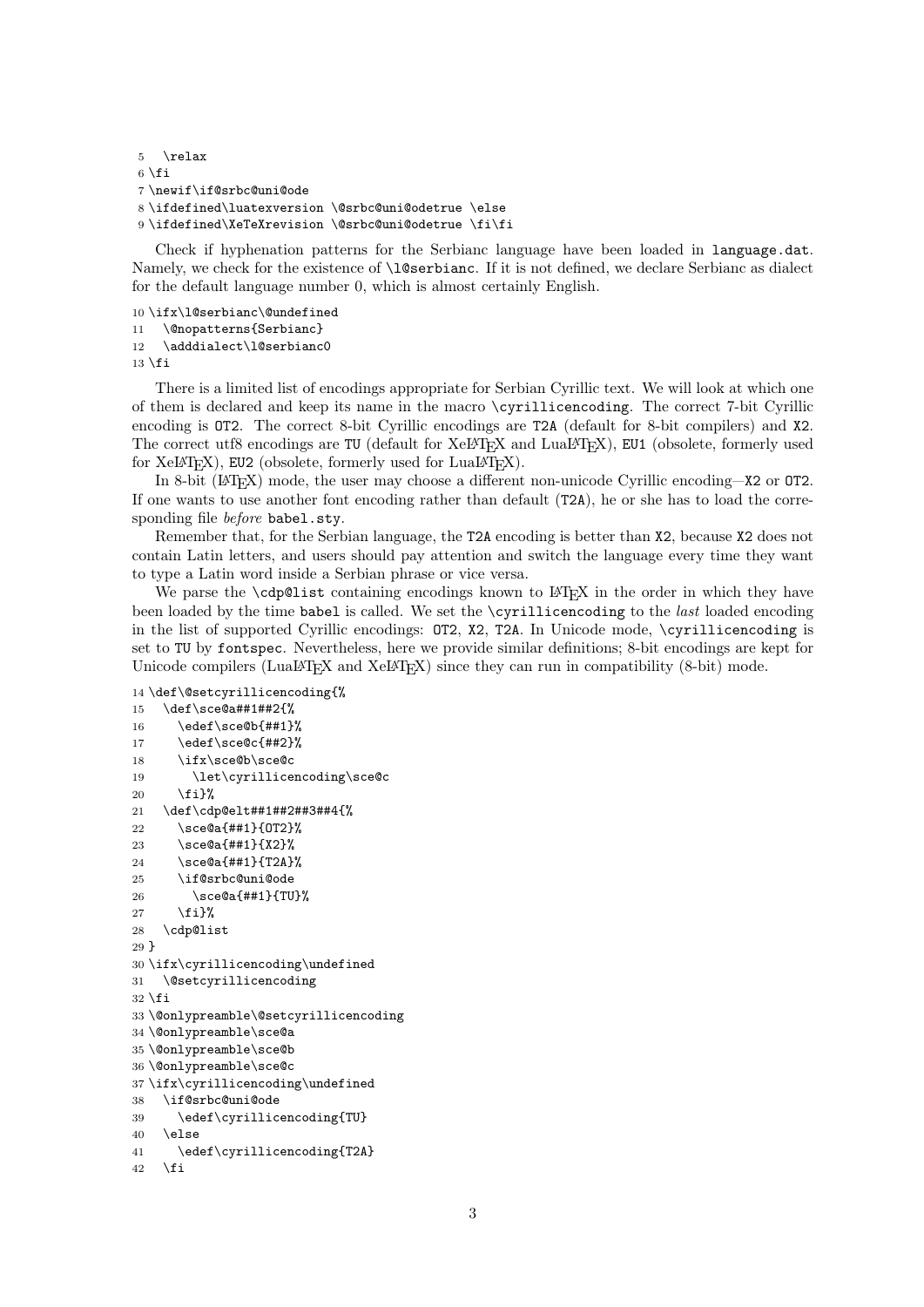```
43 \PackageWarning{babel}%
44 {No Cyrillic font encoding has been loaded so far.\MessageBreak
45 A font encoding should be declared before babel.\MessageBreak
46 Default '\cyrillicencoding' encoding will be loaded
47 }%
48 \lowercase\expandafter{\expandafter\input\cyrillicencoding enc.def\relax}%
49 \AtBeginDocument{\@setcyrillicencoding}
50 \text{ } \text{ } 50
```
We define the macro \Serbianc simply as an alias for \selectlanguage{serbianc}.

51\DeclareRobustCommand{\Serbianc}{\selectlanguage{\serbianc}}

We define \cyrillictext and its alias \cyr; these macros are intended for use within the babel macros and do not perform the complete change of the language.

In particular, they to do not change the captions and the name of current language stored in the macro \languagename. This inconsistency might break some assumptions embedded into babel. For example, the \iflanguage macro will fail.

Furthermore, \cyrillictext does not activate shorthands, so "<, ">, "', "', e.t.c. will not work. Lastly, \cyrillictext does not write its trace to .aux file, which might result in wrong typesetting of table of contents, list of tables and list of figures in multilingual documents.

For these reasons, the use of the declaration \cyrillictext and its aliases in ordinary text is strongly discouraged. Instead of the declaration \cyrillictext, it is recommended to use \Serbianc or the command \foreignlanguage defined in the babel core; their functionality is similar to \selectlanguage{serbianc}, but they do not change caption names, dates and shorthands.

52 \DeclareRobustCommand{\cyrillictext}{%

- 53 \fontencoding\cyrillicencoding\selectfont
- 54 \let\encodingdefault\cyrillicencoding
- 55 \expandafter\set@hyphenmins\serbianchyphenmins
- 56 \language\l@serbianc}%
- 57 \let\cyr\cyrillictext

The macro \textcyrillic takes an argument which is then typeset using the \cyrillictext declaration.

## 58 \DeclareTextFontCommand{\textcyrillic}{\cyrillictext}

For Serbian, the " character is made active. This is done once; later on, its definition may vary. Other languages in the same document may also use the " character for shorthands; we specify that the Serbian group of shorthands should be used. We save the original double quote character in the \dq macro to keep it available. The shorthand "- should be used in places where a word contains an explictit hyphenation character. According to the rules of the Serbian language, when a word break occurs at an explicit hyphen, it must appear both at the end of the first line and at the beginning of the second line.

```
59 \initiate@active@char{"}
60 \begingroup \catcode'\"12
61 \def\reserved@a{\endgroup
62 \def\@SS{\mathchar"7019 }
63 \def\dq{"}}
64 \reserved@a
65 \declare@shorthand{serbianc}{"'}{\quotedblbase}
66 \declare@shorthand{serbianc}{"'}{\textquotedblleft}
67\declare@shorthand{serbianc}{"<}{\guillemotleft}
68 \declare@shorthand{serbianc}{">}{\guillemotright}
69 \declare@shorthand{serbianc}{""}{\hskip\z@skip}
70 \declare@shorthand{serbianc}{"~}{\textormath{\leavevmode\hbox{-}}{-}}
71 \declare@shorthand{serbianc}{"=}{\nobreak-\hskip\z@skip}
72 \declare@shorthand{serbianc}{"|}{\textormath{\nobreak\discretionary{-}{}{\kern.03em}\allowhyphens}{}}
73 \declare@shorthand{serbianc}{"-}{\nobreak\discretionary{-}{-}{-}\bbl@allowhyphens}
```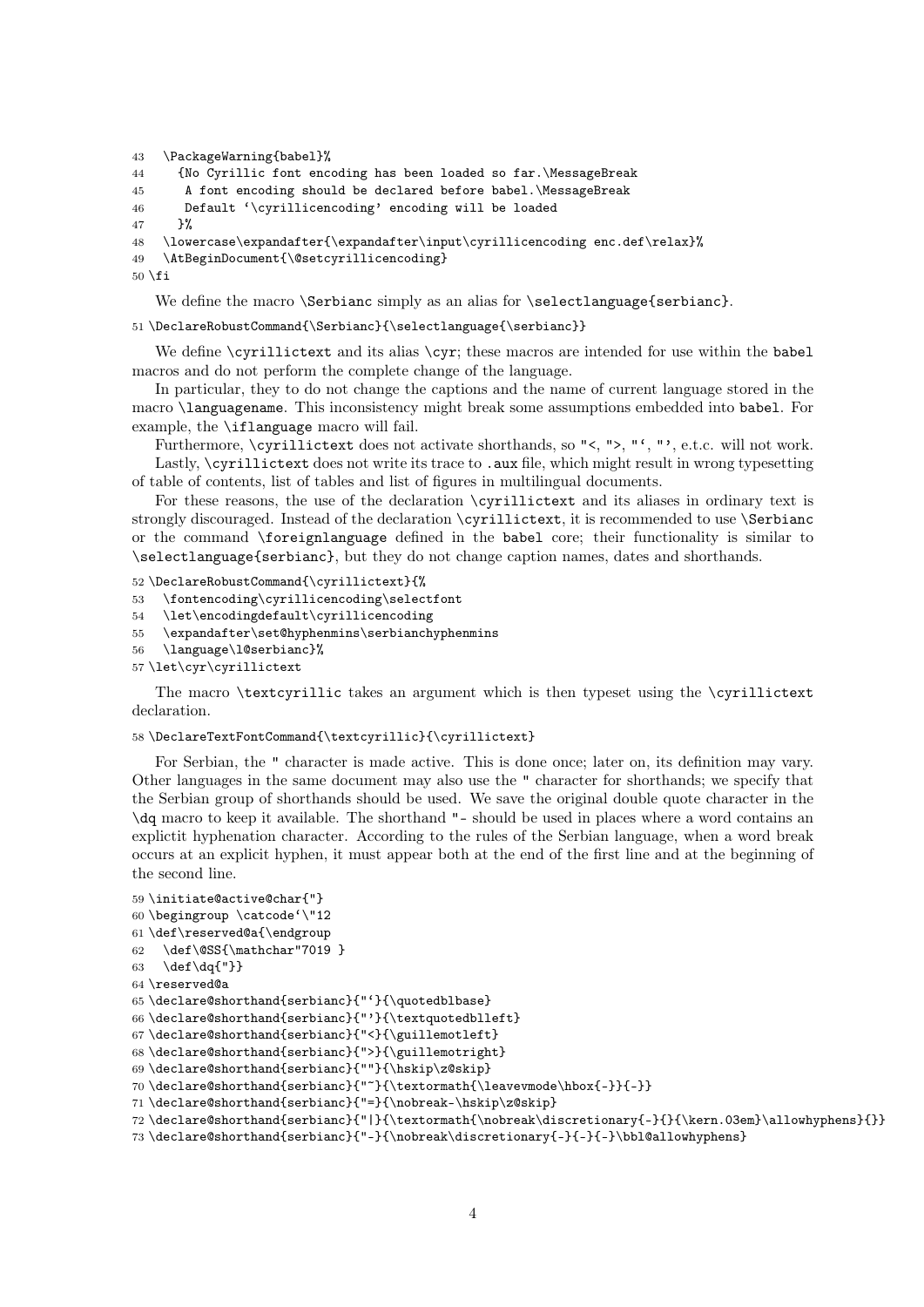The \cyrdash macro will be defined if it hadn't already been defined in a fontenc file. For T2A and X2 fonts, cyrdash will be placed in the code of the English emdash.

```
74 \ProvideTextCommandDefault{\cyrdash}{\hbox to.8em{--\hss--}}
```
The macro \captionsserbianc defines all strings used in the four standard documentclasses provided by L<sup>AT</sup>FX.

```
75 \if@srbc@uni@ode
76 \addto\captionsserbianc{%
77 \def\prefacename{Предговор}%
78 \def\refname{Литература}%
 79 \def\abstractname{Сажетак}%
 80 \def\bibname{Библиографија}%
81 \def\chaptername{Глава}%
82 \def\appendixname{Додатак}%
83 \def\contentsname{Садржај}%
84 \def\listfigurename{Списак слика}%
85 \def\listtablename{Списак табела}%
86 \def\indexname{Индекс}%
 87 \def\figurename{Слика}%
88 \def\tablename{Табела}%
 89 \def\partname{Део}%
90 \def\enclname{Прилози}%
91 \def\complement \def\ccname{Копије}%
92 \def\headtoname{Прима}%
93 \def\pagename{страна}%
94 \def\seename{види}%
95 \def\alsoname{види такође}%
96 \def\proofname{Доказ}%
97 \def\glossaryname{Речник}%
98 }%
99 \let\captionsserbianc@ijekav=\captionsserbianc
100 \addto\captionsserbianc@ijekav{%
101 \def\partname{Дио}%
102 \def\glossaryname{Рјечник}%
103 }
104 \else
105 \addto\captionsserbianc{%
106 \def\prefacename{{\cyr\CYRP\cyrr\cyre\cyrd\cyrg\cyro\cyrv\cyro\cyrr}}%
107 \def\refname{{\cyr\CYRL\cyri\cyrt\cyre\cyrr\cyra\cyrt\cyru\cyrr\cyra}}%
108 \def\abstractname{{\cyr\CYRS\cyra\cyrzh\cyre\cyrt\cyra\cyrk}}%
109 \def\bibname{{\cyr\CYRB\cyri\cyrb\cyrl\cyri\cyro\cyrg\cyrr\cyra\cyrf\cyri\cyrje\cyra}}%
110 \def\chaptername{{\cyr\CYRG\cyrl\cyra\cyrv\cyra}}%
111 \def\appendixname{{\cyr\CYRD\cyro\cyrd\cyra\cyrt\cyra\cyrk}}%
112 \def\contentsname{{\cyr\CYRS\cyra\cyrd\cyrr\cyrzh\cyra\cyrje}}%
113 \def\listfigurename{{\cyr\CYRS\cyrp\cyri\cyrs\cyra\cyrk\ \cyrs\cyrl\cyri\cyrk\cyra}}%
114 \def\listtablename{{\cyr\CYRS\cyrp\cyri\cyrs\cyra\cyrk\ \cyrt\cyra\cyrb\cyre\cyrl\cyra}}%
115 \def\indexname{{\cyr\CYRI\cyrn\cyrd\cyre\cyrk\cyrs}}%
116 \def\figurename{{\cyr\CYRS\cyrl\cyri\cyrk\cyra}}%
117 \def\tablename{{\cyr\CYRT\cyra\cyrb\cyre\cyrl\cyra}}%
118 \def\partname{{\cvr\CYRD\cvre\cvro}}%
119 \def\enclname{{\cyr\CYRP\cyrr\cyri\cyrl\cyro\cyrz\cyri}}%
120 \def\ccname{{\cyr\CYRK\cyro\cyrp\cyri\cyrje\cyre}}%
121 \def\headtoname{{\cyr\CYRP\cyrr\cyri\cyrm\cyra}}%
122 \def\pagename{{\cyr\cyrs\cyrt\cyrr\cyra\cyrn\cyra}}%
123 \def\seename{{\cyr\cyrv\cyri\cyrd\cyri}}%
124 \def\alsoname{{\cyr\cyrv\cyri\cyrd\cyri\ \cyrt\cyra\cyrk\cyro\cyrdje\cyre}}%
125 \def\proofname{{\cyr\CYRD\cyro\cyrk\cyra\cyrz}}%
126 \def\glossaryname{{\cyr\CYRR\cyre\cyrch\cyrn\cyri\cyrk}}%
127 }%
128 \let\captionsserbianc@ijekav=\captionsserbianc
```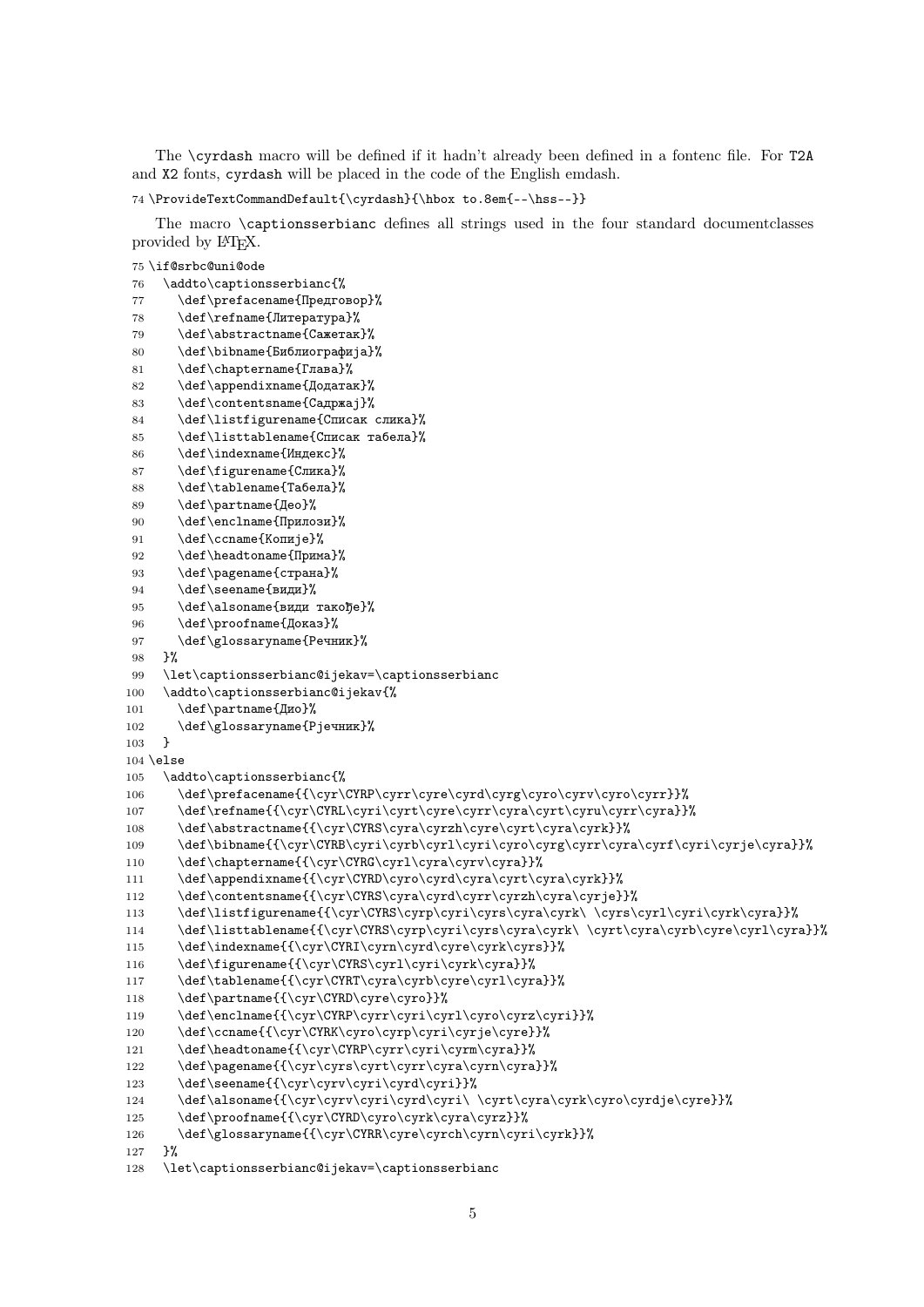```
129 \addto\captionsserbianc@ijekav{%
130 \def\partname{{\cyr\CYRD\cyri\cyro}}%
131 \def\glossaryname{{\cyr\CYRR\cyrje\cyre\cyrch\cyrn\cyri\cyrk}}%
132 }
133 \fi
```
The macro \dateserbianc redefines the commands \today, \today\*, \todayRoman and \todayRoman\* to produce Serbian dates. Also, the commands \todayGen, \todayGen\*, \todayArabic and \todayArabic\* are provided.

```
134 \if@srbc@uni@ode
135 \addto\dateserbianc{%
136 \def\month@serbianc{\ifcase\month\or
137 jануар\or
138 фебруар\or
139 март\or
140 април\or141 маj\or
142 jун\or
143 jyn\or
144 август\or
145 септембар\or
146 октобар\or
147 новембар\or
148 децембар\fi}%
149 \def\month@serbianc@gen{\ifcase\month\or
150 jануара\or
151 фебруара\or
152 марта\or
153 априла\or
154 маjа\or
155 jуна\or
156 јула\or157 августа\or
158 септембра\or
159 октобра\or
160 новембра\or
161 децембра \fi}%
162 \def\today{\number\day.~\month@serbianc\ \number\year\@ifstar{}{.}}%
163 \def\todayRoman{\number\day.~\@Roman\month~\number\year\@ifstar{}{.}}%
164 \def\todayGen{\number\day.~\month@serbianc@gen\ \number\year\@ifstar{}{.}}%
165 \def\todayArabic{\number\day.~\number\month.~\number\year\@ifstar{}{.}}}
166 \let\dateserbianc@datei=\dateserbianc
167 \addto\dateserbianc@datei{%
168 \def\month@serbianc@datei{\ifnum\month=6 jуни%
169 \else\ifnum\month=7 jули\else\month@serbianc\fi\fi}%
170 \def\today{\number\day.~\month@serbianc@datei\ \number\year\@ifstar{}{.}}}
171 \else
172 \def\dateserbianc{%
173 \def\month@serbianc{\ifcase\month\or
174 \cyrje\cyra\cyrn\cyru\cyra\cyrr\or
175 \cyrf\cyre\cyrb\cyrr\cyru\cyra\cyrr\or
176 \cyrm\cyra\cyrr\cyrt\or
177 \cyra\cyrp\cyrr\cyri\cyrl\or
178 \cyrm\cyra\cyrje\or
179 \cyrje\cyru\cyrn\or
180 \cyrje\cyru\cyrl\or
181 \cyra\cyrv\cyrg\cyru\cyrs\cyrt\or
182 \cyrs\cyre\cyrp\cyrt\cyre\cyrm\cyrb\cyra\cyrr\or
183 \cyro\cyrk\cyrt\cyro\cyrb\cyra\cyrr\or
184 \cyrn\cyro\cyrv\cyre\cyrm\cyrb\cyra\cyrr\or
```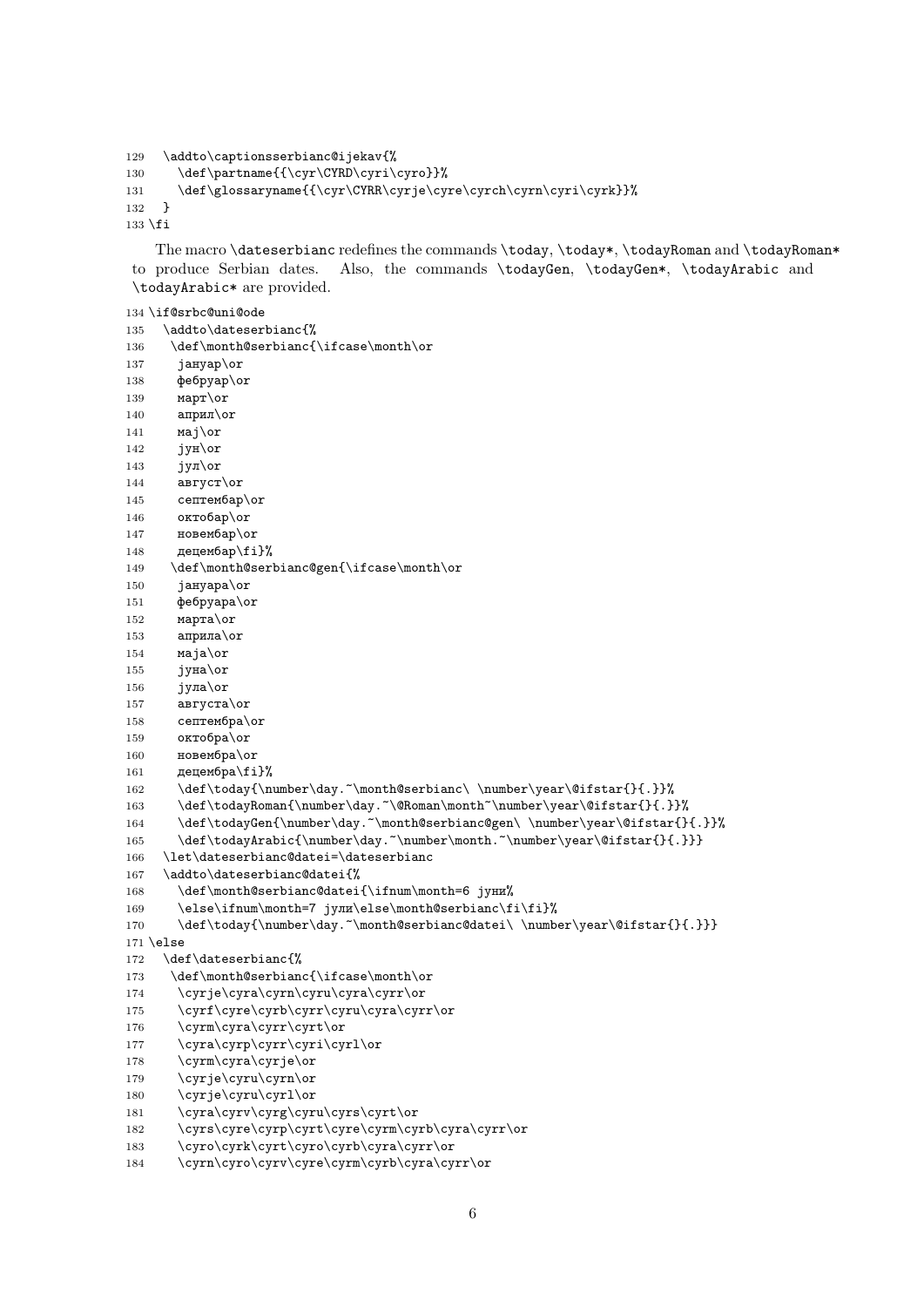```
185 \cyrd\cyre\cyrc\cyre\cyrm\cyrb\cyra\cyrr\fi}%
186 \def\month@serbianc@gen{\ifcase\month\or
187 \cyrje\cyra\cyrn\cyru\cyra\cyrr\cyra\or
188 \cyrf\cyre\cyrb\cyrr\cyru\cyra\cyrr\cyra\or
189 \cyrm\cyra\cyrr\cyrt\cyra\or
190 \cyra\cyrp\cyrr\cyri\cyrl\cyra\or
191 \cyrm\cyra\cyrje\cyra\or
192 \cyrje\cyru\cyrn\cyra\or
193 \cyrje\cyru\cyrl\cyra\or
194 \cyra\cyrv\cyrg\cyru\cyrs\cyrt\cyra\or
195 \cyrs\cyre\cyrp\cyrt\cyre\cyrm\cyrb\cyrr\cyra\or
196 \cyro\cyrk\cyrt\cyro\cyrb\cyrr\cyra\or
197 \cyrn\cyro\cyrv\cyre\cyrm\cyrb\cyrr\cyra\or
198 \cyrd\cyre\cyrc\cyre\cyrm\cyrb\cyrr\cyra\fi}%
199 \def\today{\number\day.~\month@serbianc\ \number\year\@ifstar{}{.}}%
200 \def\todayRoman{\number\day.~\@Roman\month~\number\year\@ifstar{}{.}}%
201 \def\todayGen{\number\day.~\month@serbianc@gen\ \number\year\@ifstar{}{.}}%
202 \def\todayArabic{\number\day.~\number\month.~\number\year\@ifstar{}{.}}}
203 \let\dateserbianc@datei=\dateserbianc
204 \addto\dateserbianc@datei{%
205 \def\month@serbianc@datei{\ifnum\month=6\cyrje\cyru\cyrn\cyri%
206 \else\ifnum\month=7\cyrje\cyru\cyrl\cyri\else\month@serbianc\fi\fi}%
207 \def\today{\number\day.~\month@serbianc@datei\ \number\year\@ifstar{}{.}}
208 }
```

```
209 \text{ } \text{ } 15
```
The Serbian hyphenation patterns can be used with \lefthyphenmin and \righthyphenmin set to 2. (Actually, the "official" definition allows even one character for lefthyphen, but it is recommended to use the value two for the better results.)

```
210 \providehyphenmins{\CurrentOption}{\tw@\tw@}
211 \providehyphenmins{serbianc}{\tw@\tw@}
```
We instruct babel to switch font encoding using earlier defined macros \cyrillictext and \latintext.

```
212 \addto\extrasserbianc{\cyrillictext}
```

```
213 \addto\noextrasserbianc{\latintext}
```
Also, we specify that the Serbian group of shorthands should be used.

```
214 \addto\extrasserbianc{\languageshorthands{serbianc}}
```

```
215 \addto\extrasserbianc{\bbl@activate{"}}
```

```
216 \addto\noextrasserbianc{\bbl@deactivate{"}}
```
Serbian typesetting requires frenchspacing. So, we add commands to \extrasserbianc and \noextrasserbianc to turn it on and off, respectively.

```
217 \addto\extrasserbianc{\bbl@frenchspacing}
```

```
218 \addto\noextrasserbianc{\bbl@nonfrenchspacing}
```
In Serbian, the first paragraph of each section should be indented.

```
219 \let\@aifORI\@afterindentfalse
```

```
220\def\bbl@serbiancindent{\let\@afterindentfalse\@afterindenttrue\@afterindenttrue}
```
221 \def\bbl@nonserbiancindent{\let\@afterindentfalse\@aifORI\@afterindentfalse}

```
222 \addto\extrasserbianc{\bbl@serbiancindent}
```

```
223 \addto\noextrasserbianc{\bbl@nonserbiancindent}
```
We redefine the macro  $\Lambda$ lph, which now produces (uppercase) Cyrillic letters instead of Latin ones when Serbian is switched on. Also we will define Serbian Latin and English alphabets so the user can choose which alphabet to use through the commands \enumCyr, \enumLat and \enumEng (or even to switch from one enumeration to another).

```
224 \newcount\srbc@lettering \srbc@lettering=\z@
225 \addto\extrasserbianc{\babel@save\@Alph \let\@Alph\srbc@Alph}
```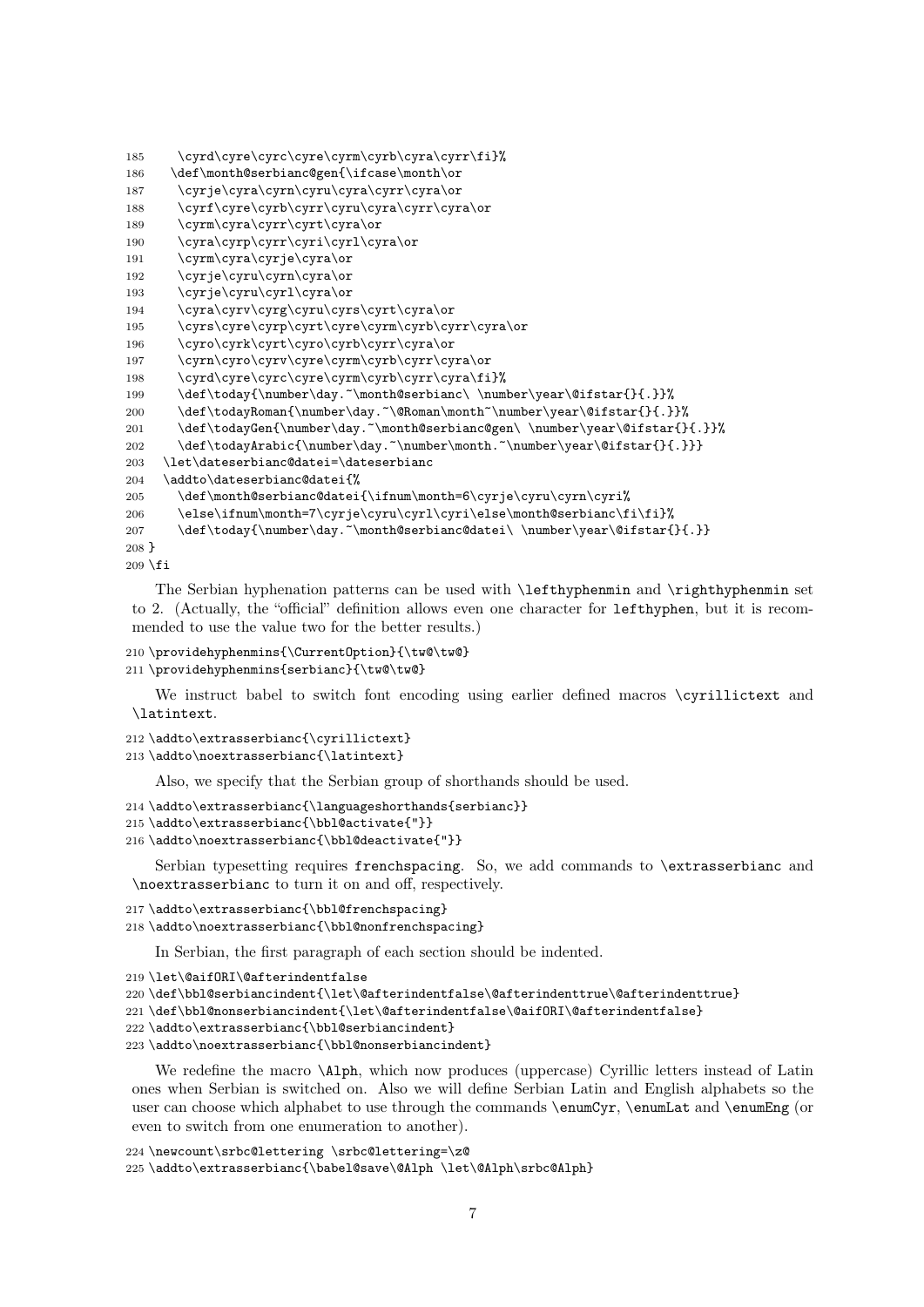```
226 \def\srbc@Alph#1{%
227 \ifcase\srbc@lettering
228 \if@srbc@uni@ode
229 \ifcase#1\or А\or Б\or В\or Г\or Д\or Ђ\or Е\or Ж\or З\or
230 M\or\ I\or\ K\or\ J\or\ A\or\ M\or\ H\or\ B\or\ O\or\ I\or\ C\or231 T\or ħ\or \varphi\or X\or Ц\or Ч\or Щ\or Welse\@ctrerr\fi
232 \qquad \text{else}233 \ifcase#1\or\CYRA\or\CYRB\or\CYRV\or\CYRG\or\CYRD\or\CYRDJE\or
234 \CYRE\or\CYRZH\or\CYRZ\or\CYRI\or\CYRJE\or\CYRK\or\CYRL\or
235 \CYRLJE\or\CYRM\or\CYRN\or\CYRNJE\or\CYRO\or\CYRP\or\CYRR\or
236 \CYRS\or\CYRT\or\CYRTSHE\or\CYRU\or\CYRF\or\CYRH\or\CYRC\or
237 \CYRCH\or\CYRDZHE\or\CYRSH\else\@ctrerr\fi
238 \setminusfi
239 \or
240 \ifcase#1\or A\or B\or C\or D\or E\or F\or G\or H\or I\or
241 J\or K\or L\or M\or N\or O\or P\or R\or S\or T\or U\or V\or
242 Z\else\@ctrerr\fi
243 \or
244 \ifcase#1\or A\or B\or C\or D\or E\or F\or G\or H\or I\or
245 J\or K\or L\or M\or N\or O\or P\or Q\or R\or S\or T\or U\or V\or
246 W\or X\or Y\or Z\else\@ctrerr\fi
247 \fi}%
    The same thing will be done with the macro \alph.
248 \addto\extrasserbianc{\babel@save\@alph \let\@alph\srbc@alph}
249 \def\srbc@alph#1{%
250 \ifcase\srbc@lettering
251 \if@srbc@uni@ode
252 \ifcase#1\or a\or 6\or B\or T\or A\or B\or e\or X\or 3\or253 \mathbb{R}\or \mathbb{R}\or \mathbb{R}\or \mathbb{R}\or \mathbb{R}\or \mathbb{R}\or \mathbb{R}\or \mathbb{R}\or \mathbb{R}\or \mathbb{R}\or \mathbb{R}\or \mathbb{R}254 т\or ћ\or у\or ф\or х\or ц\or ч\or џ\or ш\else\@ctrerr\fi
255 \else
256 \ifcase#1\or\cyra\or\cyrb\or\cyrv\or\cyrg\or\cyrd\or\cyrdje\or
257 \cyre\or\cyrzh\or\cyrz\or\cyri\or\cyrje\or\cyrk\or\cyrl\or
258 \cyrlje\or\cyrm\or\cyrn\or\cyrnje\or\cyro\or\cyrp\or\cyrr\or
259 \cyrs\or\cyrt\or\cyrtshe\or\cyru\or\cyrf\or\cyrh\or\cyrc\or
260 \cyrch\or\cyrdzhe\or\cyrsh\else\@ctrerr\fi
261 \fi
262 \text{ or}263 \ifcase#1\or a\or b\or c\or d\or e\or f\or g\or h\or i\or
264 j\or k\or 1\or m\or n\or o\or p\or r\or s\or t\or u\or v\or
265 z\else\@ctrerr\fi
266 \or
267 \ifcase#1\or a\or b\or c\or d\or e\or f\or g\or h\or i\or
268 j\or k\or l\or m\or n\or o\or p\or q\or r\or s\or t\or u\or v\or
269 w\or x\or y\or z\else\@ctrerr\fi
270 \fi}%
271 \addto\extrasserbianc{%
272 \babel@save\enumEng \def\enumEng{\srbc@lettering=\tw@}
273 \babel@save\enumLat \def\enumLat{\srbc@lettering=\@ne}
274 \babel@save\enumCyr \def\enumCyr{\srbc@lettering=\z@}
```

```
275 }%
```
An ijekav attribute changes the default behavior and activates an alternative set of captions suitable for typesetting in ijekavian dialect. The quotes attribute changes the "' shorthand to produce " as closing quotation mark, instead of the traditional " quotation mark of Serbian language. Also, the datei attribute will produce 'jуни' and 'jули' instead 'jун' and 'jул' for date.

```
276 \bbl@declare@ttribute{serbianc}{ijekav}{%
277 \PackageInfo{babel}{Serbianc attribute set to ijekav}%
278 \let\captionsserbianc=\captionsserbianc@ijekav }
```